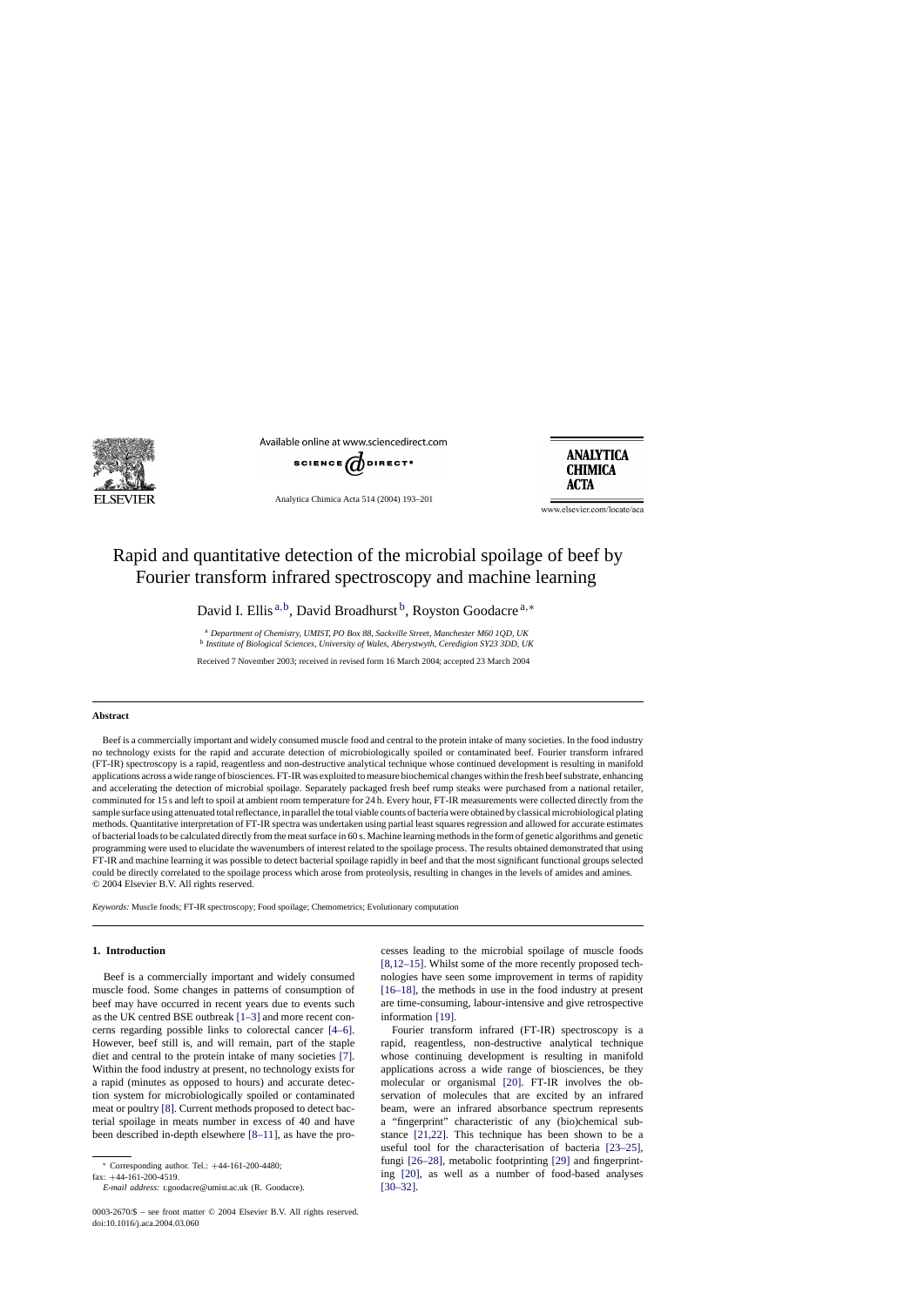Several spectroscopic analyses have been undertaken on beef and these have included analysis of quality attributes such as physical and chemical characteristics, including determination of fat, protein, moisture and connective tissue content, as well as prediction of toughness [\[33,34\].](#page-7-0) Whilst a number of the studies have used near-infrared (NIR) spectroscopy to study beef, other recent studies have applied FT-IR spectroscopy in the mid-infrared (MIR). These have included investigations into authenticity and adulteration [\[32,35\],](#page-7-0) and a very recent study into the detection of central nervous system tissue in beef [\[36\].](#page-7-0) However, there are no studies to date using infrared spectroscopy to detect bacterial spoilage in, or on, beef.

The aim of this study was to build upon previous experiments undertaken in our laboratory on poultry [\[19\]](#page-7-0) where we were able to quantify accurately the bacterial contamination of chicken breast tissue from  $2 \times 10^6$  to  $2 \times 10^9$  total viable count (TVC) per square centimetre. In the present study, we investigate the microbial contamination of beef at lower spoilage levels between  $5 \times 10^4$  and  $4 \times 10^7$  TVC cm<sup>-2</sup> using FT-IR spectroscopy and chemometrics.

## **2. Materials and methods**

# *2.1. Sample preparation*

Individually packaged beef rump steaks with an average weight of 270 g were purchased from a national retail outlet on the morning of each experiment. As with previous spoilage experiments [\[19\],](#page-7-0) no pre-preparation of the meat, such as removal of fat or connective tissue, washing, or inoculation with bacteria was undertaken. To accelerate the spoilage process the meat was weighed aseptically into 30 g sub-samples and comminuted for 15 s in a Moulinex type 505, 180 W coffee mill (Moulinex UK Ltd., Birmingham, UK). The bowl of the coffee mill was washed and dried with a paper towel between each sample. Following comminution the samples were removed from the coffee mill and placed into the upturned lid of a 90 mm Petri dish and pressed manually to a thickness of ∼5 mm using the inverted base of a Petri dish as the press. A sterile upturned Petri dish base was used to cover each prepared sample and once 25 samples had been obtained, they were then randomised, numbered and stored on the bench top at ambient room temperature.

# *2.2. HATR FT-IR spectroscopy*

FT-IR analysis was undertaken using a ZnSe HATR accessory (Spectroscopy Central Ltd., Green Lane, Warrington, UK) on a Bruker IFS28 infrared spectrometer (Bruker Optics Ltd., Banner Lane, Coventry, UK) equipped with a deuterated-triglycine-sulphate (DTGS) detector. The ZnSe HATR crystal was capable of 10 external reflections with the evanescent field [\[37\]](#page-8-0) effecting a depth of  $1.01 \mu m$  (Spectroscopy Central Ltd.). At 1 h intervals six replicates were individually excised using a scalpel from a prepared Petri dish sample and placed in intimate contact with the ZnSe crystal and a spectrum collected. The sample replicates measured approximately 60 mm  $\times$  10 mm  $\times$  5 mm and were inverted to ensure that the aerobic upper surface of the sample was placed in intimate contact with the ZnSe crystal.

The surface of the ZnSe crystal was cleaned with distilled water and dried with lint-free tissue following collection of each spectrum and washed thoroughly with acetone, rinsed with distilled water and dried with lint-free tissue at the end of each sampling interval. The IBM-compatible PC used to control the IFS28 spectrometer was also programmed to collect spectra over the wavenumber range 4000–600 cm<sup>-1</sup>. Reference spectra were acquired by collecting a spectrum from the cleaned blank crystal prior to the presentation of each sample replicate. All spectra were collected in reflectance mode with a resolution of  $16 \text{ cm}^{-1}$ , and to improve the signal-to-noise ratio 256 scans were co-added and averaged. Collection time for each sample spectrum was 60 s and a total of 450 spectra were collected over the series of three separate experiments. At each 1 h sampling interval a 1 g (which equates to approximately  $1 \text{ cm}^2$ ) sub-sample of comminuted beef was taken and vortexed for 60 s in 9 ml of physiological saline and the pH recorded. A dilution series was undertaken and plates of Lab M blood agar base (IDG plc, Lancashire, UK) lawned in triplicate with  $50 \mu l$  of homogenate, incubated aerobically for 48 h at  $25^{\circ}$ C and the total viable counts recorded as colony forming units (CFUs).

## *2.3. Supervised analysis*

ASCII data were exported from the Opus software used to control the FT-IR instrument and imported into Matlab Version 6.1 (The MathWorks, Inc., Natick, Mass) which runs under Microsoft Windows NT on an IBM-compatible PC. To minimise problems arising from unavoidable baseline shifts the spectra were scaled so that the smallest absorbance was set to 0 and the highest to  $+1$  [\[27\].](#page-7-0)

When the desired responses (targets) associated with each of the inputs (spectra) are known, then the system may be supervised. The goal of supervised learning is to find a model that correctly associates the inputs with the targets; this is usually achieved by minimising the error between the target and the model's response (output) [\[38–40\].](#page-8-0) For quantitative interpretation of the FT-IR spectra the multivariate linear regression method of PLS was applied and the pseudocode given in [\[38\]](#page-8-0) followed by Jones et al. [\[41\].](#page-8-0)

# *2.4. Evolutionary computation*

### *2.4.1. Genetic algorithms*

In this study genetic algorithms (GAs) [\[42,43\]](#page-8-0) were used to determine the optimal subset of variables to give the best root-mean-square error of prediction (RMSEP) in a multiple linear regression (MLR) model. All calculations were performed using in-house software written in  $C++$  running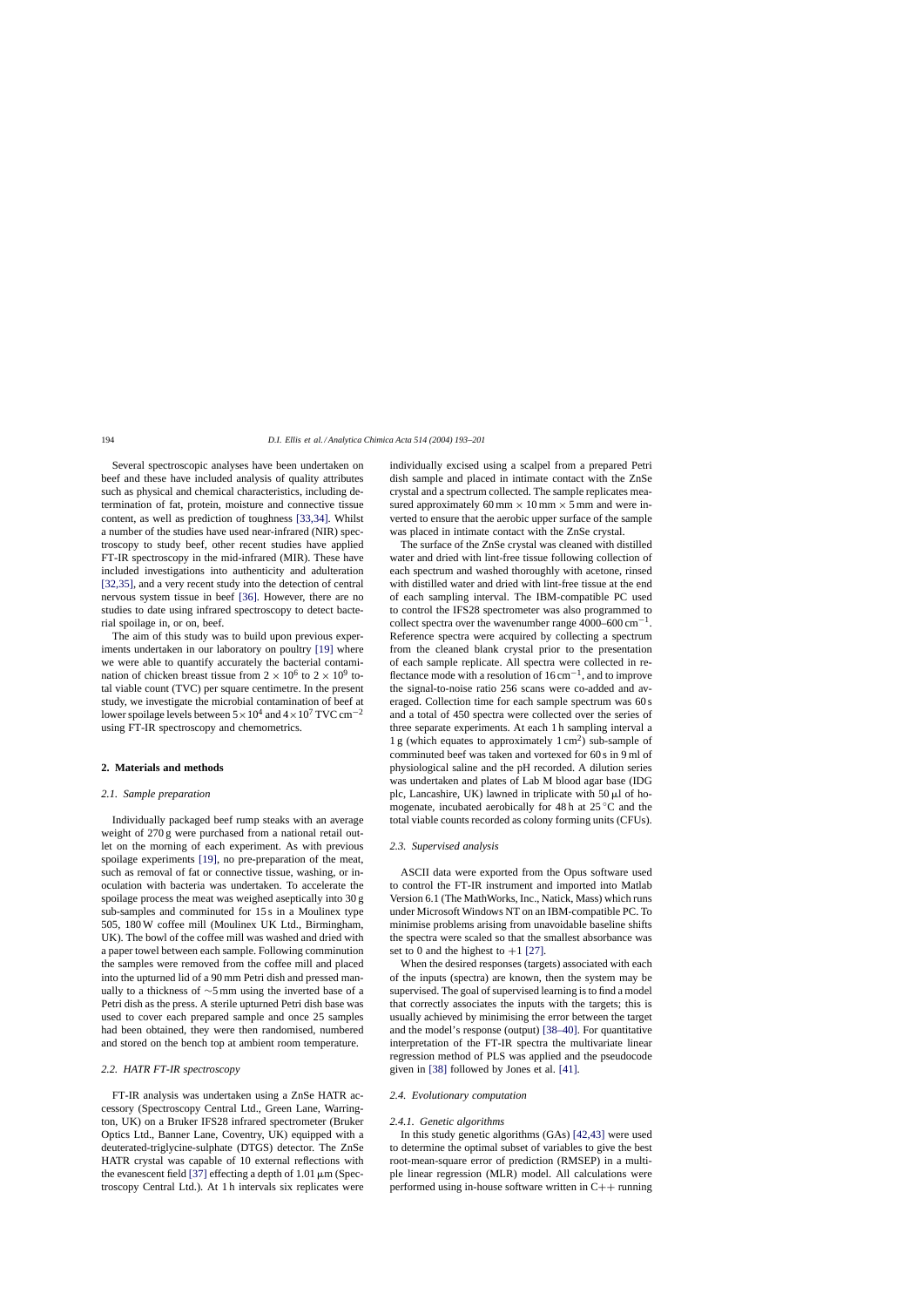

Fig. 1. (A) A typical GP parse tree. The leaves of the tree, or *terminals*, represent input variables or numerical constants (in this case FT-IR wavenumbers). In this 'orientation' these values are passed 'vertically' to *nodes*, which perform a numerical programme or operation before passing on the result toward the 'top' of the tree (e.g. total viable count). (B) Cartoon of the evolution approach showing the population of trees and how these undergo mutation and crossover. During the evolutionary process the most-fit individuals are allowed to survive to subsequent populations based on their fitness function which is a measure of the predictive power of a GP parse tree (e.g., TVC).

under Microsoft Windows NT on an IBM-compatible PC, and full details of GA-MLR are given in [\[44\].](#page-8-0)

The GA used proportional selection, and two-point crossover recombination with mutation, operating on a population of binary-encoded chromosomes, each chromosome representing  $v$  candidate wavelengths. The parameter  $v$  can be set to any integer value, between 2 and the total number of wavelengths used, prior to the execution of any single GA run. In order to select the optimal value of  $v$  a set of GA experiments are performed where  $v$  is varied between 2 and  $v_{\text{max}}$  ( $v_{\text{max}}$  being the minimum number of wavenumbers allowed before overtraining in the regression model occurs). In this instance 8 GA experiments were performed such that:  $v = 3, 4, 5, 6, 8, 10, 15,$  and 20. Each experiment consisted of 100 randomly initialised independent GA runs.

The probability of mutating a given chromosome after recombination was set to 0.2 and the probability of changing a bit from a 0 to 1 (or vice versa) once a chromosome is selected for mutation was set to 0.01. No two identical candidates were allowed in a given population and the top 10% of each generation are automatically transferred unmolested to the next generation.

#### *2.4.2. Genetic programming*

A GP is an extension of the GA approach to derive mathematical equations, logical rules or program functions automatically [\[45–50\].](#page-8-0) Rather than representing the solution to the problem as a string of parameters, as in a conventional GA, a GP usually (as here) uses a tree structure (Fig. 1). The leaves of the tree, or *terminal*s, represent input variables or numerical constants. Their values are passed to *nodes*, at the junctions of branches in the tree, which perform some numerical or program operation before passing on the result further towards the root of the tree. Mutations are performed by selecting a parent and modifying the value or variable returned by a terminal, or changing the operation performed by

a node. Crossovers are performed by selecting two parents and swapping sub-trees at randomly selected nodes within their trees. The new individuals so generated replace less-fit members of the population chosen probabilistically on the basis of their unfitness (Fig. 1).

The GP [\[45,51\]](#page-8-0) employed the Genomic Computing software Gmax-bioTM (Aber Genomic Computing, Aberystwyth, UK; <http://www.abergc.com>) which runs under Microsoft Windows NT on an IBM-compatible PC. The default parameter settings for population size (1000), mutation and recombination rates were used throughout. The operators that were used were  $+$ ,  $-$ ,  $/$ ,  $\ast$ ,  $\log_{10}(x)$ ,  $10^x$  and tanh $(x)$ . The fitness calculation used is  $F = 1/(0.01 + S/B)$  where the values of *S* and *B* are determined by the FITNESS setting. In this expression *S* is a statistic derived from the model, which ranges between 0 and infinity and *B* is a normalising quantity. The value of *B* is chosen such that a perfect model yields  $F = 100$ , and a model which performs no better than random chance yields  $F = 1$ .

# **3. Results and discussion**

## *3.1. TVC, pH and sensory characteristics*

Comminution of samples in order to accelerate the spoilage process and growth of bacteria was successful in that the final mean  $log_{10}(TVC)$  of 7.38 was approximately two orders above the initial mean  $log_{10}(TVC)$  of 5.45 [\(Table 1](#page-3-0) and [Fig. 2A](#page-3-0)). In previous experiments into the spoilage process in poultry [\[19\],](#page-7-0) the indicator used for the detection of organoleptic spoilage was  $10^8$  CFU cm<sup>-2</sup>. However, the results from previous experiments, and in particular those undertaken in Ellis et al. [\[19\],](#page-7-0) demonstrated that spoilage could be accurately detected at  $10^7 \text{ CFU cm}^{-2}$ . Moreover, on further appraisal of the literature [\[10,52–54\]](#page-7-0) it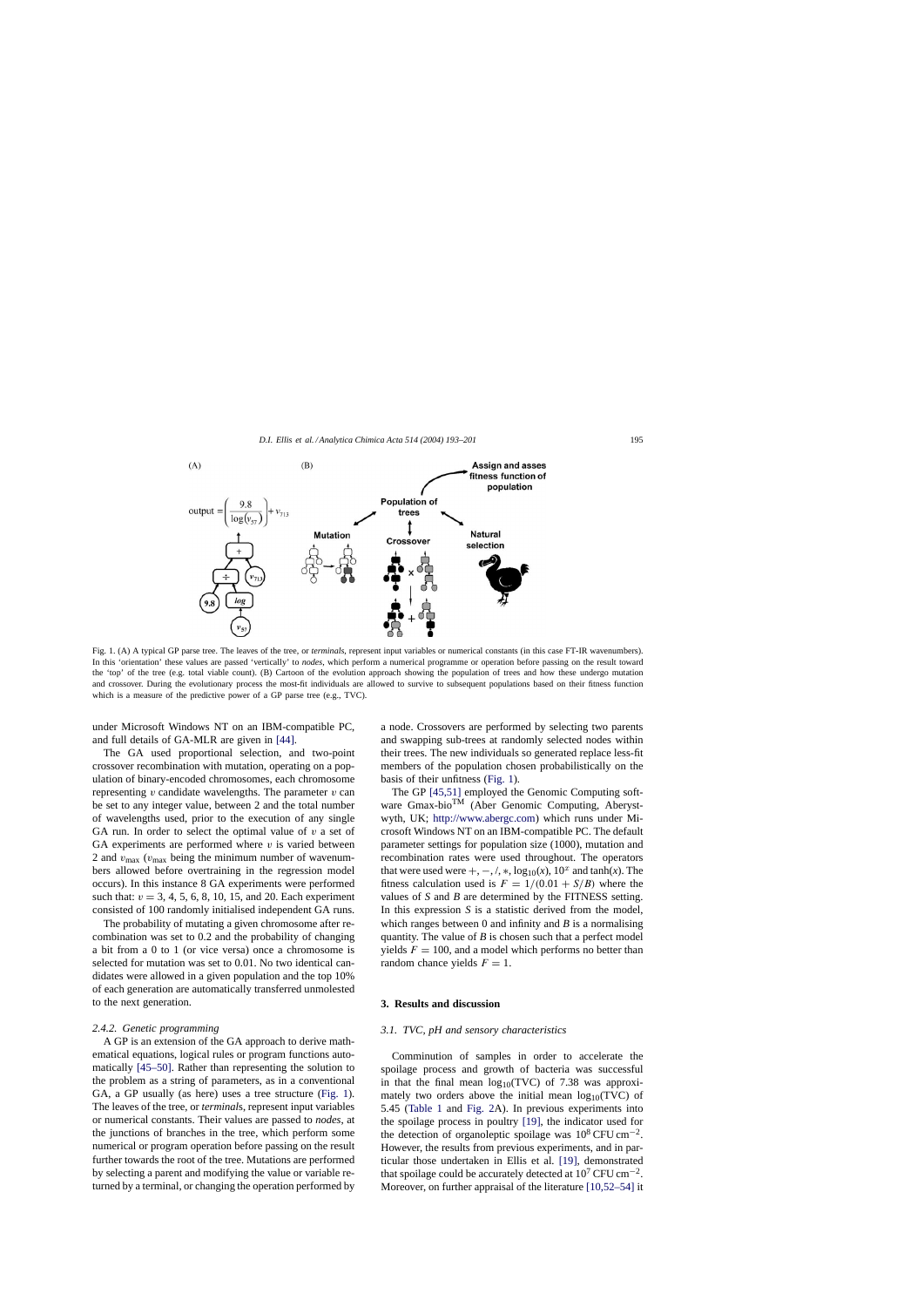| Experiment | Initial pH | Final pH | Initial TVC $(log_{10})$ | Final TVC $(log_{10})$ | Room temperature $(^{\circ}C)$ | Spoilage $(h)^a$ |
|------------|------------|----------|--------------------------|------------------------|--------------------------------|------------------|
|            | 5.33       | 5.33     | 5.18                     | 6.94                   | 21.6                           | $N/A^b$          |
|            | 5.50       | 5.53     | 5.34                     | 7.58                   | 24.7                           | 20               |
|            | 5.41       | 5.41     | 5.68                     | 7.39                   | 20.9                           | 20               |
| Mean       | 5.42       | 5.43     | 5.45                     | 7.38                   | 22.4                           | 20               |

<span id="page-3-0"></span>Table 1 Data matrix of the results from the three beef spoilage experiments

The onset of spoilage is taken as the point when total colony counts  $10^7 \text{ cm}^{-2}$ .

<sup>b</sup> Did not reach the point of spoilage of  $10^7 \text{ cm}^{-2}$ .

was apparent that bacterial spoilage was detectable at different levels according to the type of meat under investigation.

The levels at which bacterial spoilage takes place in meats are related to the muscle type and pH. It is known for example that these levels can be as low as  $10^6$  CFU cm<sup>-2</sup> in meats of high pH (>6) [\[53\]](#page-8-0) and vary from  $10^7$  to  $10^8$  CFU cm<sup>-2</sup> in the majority of meats according to muscle composition and levels of glycogen stores [\[53,54\].](#page-8-0) Beef is not considered a high pH meat but has lower glycogen stores and differences in muscle composition, such as denser capillarisation and higher levels of myoglobin and mitochondria [\[54\].](#page-8-0) Therefore for experiments on beef, the indicator level used for bacterial spoilage was  $10^7$  CFU cm<sup>-2</sup>. It was interesting to note that whilst two of the three experiments on beef attained final TVC levels above the predetermined spoilage indicator of  $10^7 \text{CFU cm}^{-2}$ , the first experiment fell very slightly short of this with a final mean  $log_{10}(TVC)$  of 6.94 (Table 1).

As indicated in previous spoilage experiments with poultry [\[19\],](#page-7-0) the use of pH as an indicator of spoilage or remaining shelf life in meats would be insufficient. In the case of earlier experiments on poultry, pH fluctuated prior to spoilage and only rose significantly once bacterial lev-



Fig. 2. (A) Bacterial growth curves and (B) pH levels observed through the series of three experiments [\[1–3\].](#page-7-0) Total viable counts of spoilage bacteria were measured in triplicate after 48 h at 25 ◦C.

els reached 10<sup>8</sup> CFU cm−2. Fig. 2 illustrates the bacterial growth curves and pH levels throughout the series of three experiments. In the case of the experiments on rump beef, the initial mean pH was 5.42 and the final mean pH 5.43. Moreover, over the three experiments the pH fluctuated between a narrow range and never fell below 5.32 or above 5.53, demonstrating the strong buffering capacity of beef [\[55,56\].](#page-8-0)

Whilst the mean level of bacteria for the three experiments was in excess of  $10^7$  CFU cm<sup>-2</sup>, the olfactory characteristics, in comparison to spoiled poultry breast meat at the same level of bacterial spoilage, where very different. Whilst spoiled poultry at  $10^7$  CFU cm<sup>-2</sup> began to develop a sweet 'dairy' type aroma due to production of esters by the dominant spoilage bacteria [\[53\],](#page-8-0) the spoilage of beef at this level was much less offensive in terms of the production of malodours. This difference in sensory characteristics could be a result of several factors, such as the genera of the dominant spoilage microflora, meat type, storage conditions prior to the experiments or the strong buffering capacity demonstrated in the case of the beef experiments [\[52\].](#page-8-0)

The mean FT-IR spectra collected from pre- and post-spoiled beef from 1850 to 850 cm−<sup>1</sup> are shown in [Fig. 3,](#page-4-0) these have been calculated from the mean of the spectra at the start of the three experiments and the mean of the spectra from end of the experiments at 24 h. These spectra are from beef rump steak carrying  $\sim$ 2 × 10<sup>5</sup> and  $\sim$ 2 × 10<sup>7</sup> CFU cm<sup>-2</sup>, respectively, and are both data-rich and not biased to any groups of chemicals associated with any particular group of metabolites. Whilst the spectra illustrated in [Fig. 3](#page-4-0) are mean spectra, the entire set consisted of 450 spectra from all three experiments, each consisting of 441 wavenumbers, and these are the data that will be analysed by chemometric methods.

FT-IR spectra are complex and multidimensional in nature, which does not lend them to simple visual interpretation. Therefore, linear regression methods and machine learning approaches were employed to analyse these complex high dimensional spectral patterns [\[44,57,58\]](#page-8-0) in order to extract pertinent biological information and attempt to correlate known bacterial numbers with the FT-IR spectra collected from the surface of the spoiling beef.

# *3.2. Supervised analysis using PLS*

The supervised learning method of PLS regression was calibrated and cross-validated with both the FT-IR spectral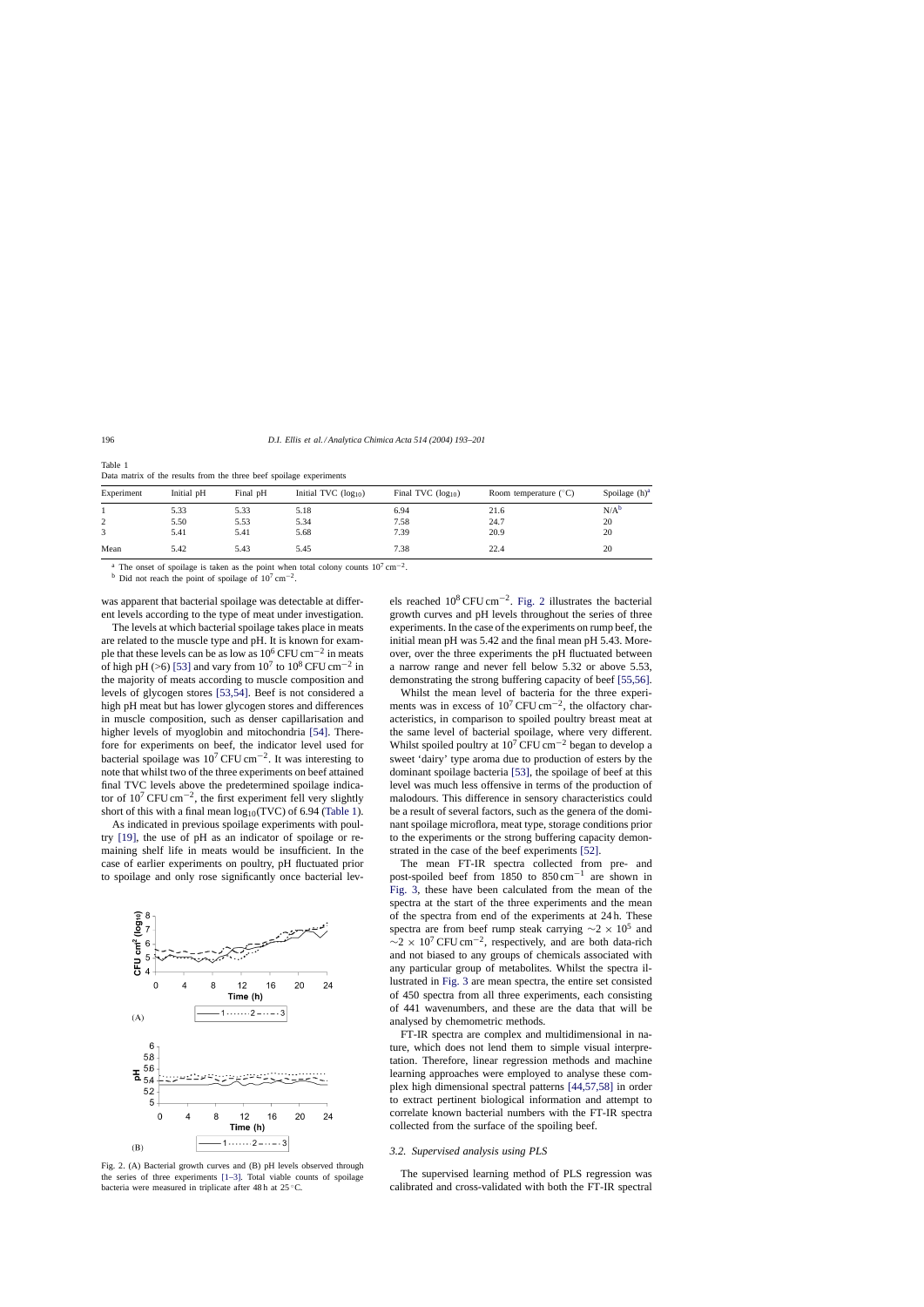<span id="page-4-0"></span>

Fig. 3. Mean FT-IR spectra from the initial and final measurements from the three beef spoilage experiments. Also shown is the number of times that a set of four optimum wavenumbers were selected, from each of 100 GA runs that are related to the spoilage process.

data and the known  $log_{10}(TVC)$  values from experiments 1 and 2, respectively (see Table 2 for details and TVC levels), before being challenged by the independent and previously 'unseen' test set data from experiment 3. The plots of the estimates versus the known  $log_{10}(TVC)$  shown in [Fig. 4](#page-5-0) illustrate that FT-IR/PLS predictions are within ∼0.5 logs of the ideal fit. These predictions are close to the ideal log proportional fit (i.e.  $log(y) = log(x)$ ) and so show that this method can be used to assess the spoilage status of the beef.

This demonstrated that PLS gave accurate results at  $2 \times 10^5$  CFU cm<sup>-2</sup> for microbial spoilage on beef, which is an order lower than those obtained on previous experiments on poultry where the limit of detection was  $2 \times 10^6$  CFU cm<sup>-2</sup>. Whilst this is a significant improvement in the limit of detection using this approach, it must be stated that this is dictated by the bacterial numbers on the meat surface at the point of purchase. It is likely that if it were possible to conduct experiments on meat immediately post-mortem that are not already contaminated with significant bacterial loads that the detection limit could be pushed lower.

From Fig. 3 it was evident that FT-IR spectra collected directly from the surface of beef, contained biochemical information that could be correlated with the spoilage status of the samples. This was the case for the data used to produce the PLS model (experiments 1 and 2) and more significantly for data from an independent and 'unseen' experiment (experiment 3). As with the previous analysis undertaken on poultry [\[19\],](#page-7-0) the next step would be to elucidate which biochemical species were being measured by FT-IR that were related to the spoilage status of the beef.

| Table 2                                                                    |
|----------------------------------------------------------------------------|
| The $log_{10}(TVC)$ of bacteria acquired from comminuted beef samples from |
| the three experiments                                                      |

| Time (h)         | Experiment        | Arithmetic mean   |       |      |
|------------------|-------------------|-------------------|-------|------|
|                  | $\mathbf{1}$      | $\mathfrak{2}$    | 3     |      |
| $\boldsymbol{0}$ | 5.18c             | 5.34c             | 5.68t | 5.45 |
| $\mathbf{1}$     | 4.87v             | 5.00v             | 5.52t | 5.23 |
| $\overline{c}$   | 5.29c             | 5.21c             | 5.62t | 5.41 |
| 3                | 5.10 <sub>v</sub> | 5.03v             | 5.42t | 5.22 |
| $\overline{4}$   | 5.08c             | 5.05c             | 5.52t | 5.27 |
| 5                | 5.12c             | 5.01c             | 5.37t | 5.20 |
| 6                | 4.73v             | 5.02v             | 5.38t | 5.12 |
| 7                | 5.05v             | 4.95v             | 5.48t | 5.22 |
| 8                | 4.67c             | 4.95c             | 5.52t | 5.19 |
| 9                | 5.08c             | 4.90c             | 5.38t | 5.17 |
| 10               | 5.27 <sub>v</sub> | 5.20 <sub>v</sub> | 5.84t | 5.54 |
| 11               | 5.75 <sub>v</sub> | 4.99v             | 5.50t | 5.52 |
| 12               | 5.81v             | 4.98v             | 5.41t | 5.52 |
| 13               | 5.63 <sub>v</sub> | 5.39 <sub>v</sub> | 6.02t | 5.76 |
| 14               | 5.82c             | 5.46c             | 6.06t | 5.84 |
| 15               | 5.84c             | 5.97c             | 6.10t | 5.98 |
| 16               | 6.10v             | 6.17 <sub>v</sub> | 6.31t | 6.20 |
| 17               | 6.19v             | 6.23v             | 6.48t | 6.32 |
| 18               | 6.23c             | 6.28c             | 6.88t | 6.57 |
| 19               | 6.47c             | 6.95c             | 6.76t | 6.77 |
| 20               | 6.49c             | 7.06c             | 7.07t | 6.94 |
| 21               | 6.95v             | 7.00v             | 7.06t | 7.00 |
| 22               | 6.92c             | 7.20c             | 7.10t | 7.09 |
| 23               | 6.48v             | 7.21v             | 7.18t | 7.06 |
| 24               | 6.94c             | 7.58c             | 7.39t | 7.38 |

All measurements were taken in triplicate after incubation at  $25^{\circ}$ C for 48 h and these were used, in conjunction with FT-IR spectra, to calibrate (c), cross-validate (v), and test (t) the PLS model.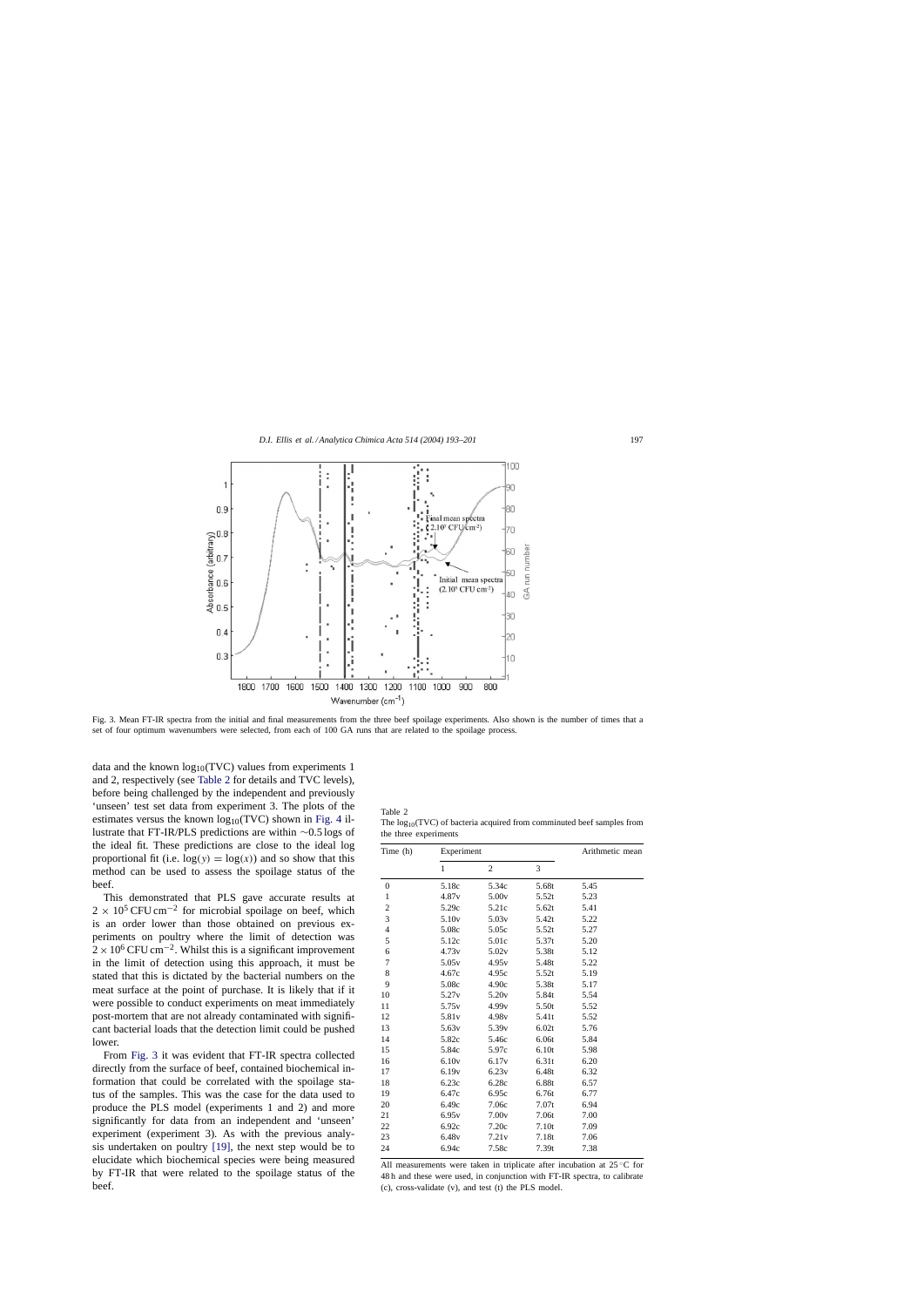<span id="page-5-0"></span>

Fig. 4. The estimates from PLS vs. the true  $log_{10}(TVC)$ . The data points are the averages of the six measurements. The RMS error in these measurements is 0.43, 0.56 and 0.44 logs for the calibration, cross-validation and independent test sets, respectively.

#### *3.3. Evolutionary computation*

# *3.3.1. Genetic algorithms*

As stated previously, GA-MLR was applied so as to extract subsets of 3, 4, 5, 6, 8, 10, 15 and 20 wavenumbers that were related to the bacterial numbers over the series of three experiments (Fig. 5). As the starting population for each GA run was random, 100 GA-MLR runs were performed and the following subsets were found to be optimal

for selecting just four wavenumbers which were consistently chosen and these were 1513, 1413, 1382 and  $1112 \text{ cm}^{-1}$ . When the GA was used to look for the other predetermined subsets of wavenumbers greater than four it was found that the above four wavenumbers were always chosen and the degree of discrimination did not improve compared with selecting a subset of four, thus a GA that selected four wavenumbers would be considered the most parsimonious. When a GA was used to selected only three input vari-



Fig. 5. Combination of all the results from the 8 GA configurations and shows the wavenumbers selected for >50% of the time for each of the runs. The wavenumbers selected are shaded. The 'optimum' wavenumber configuration was four.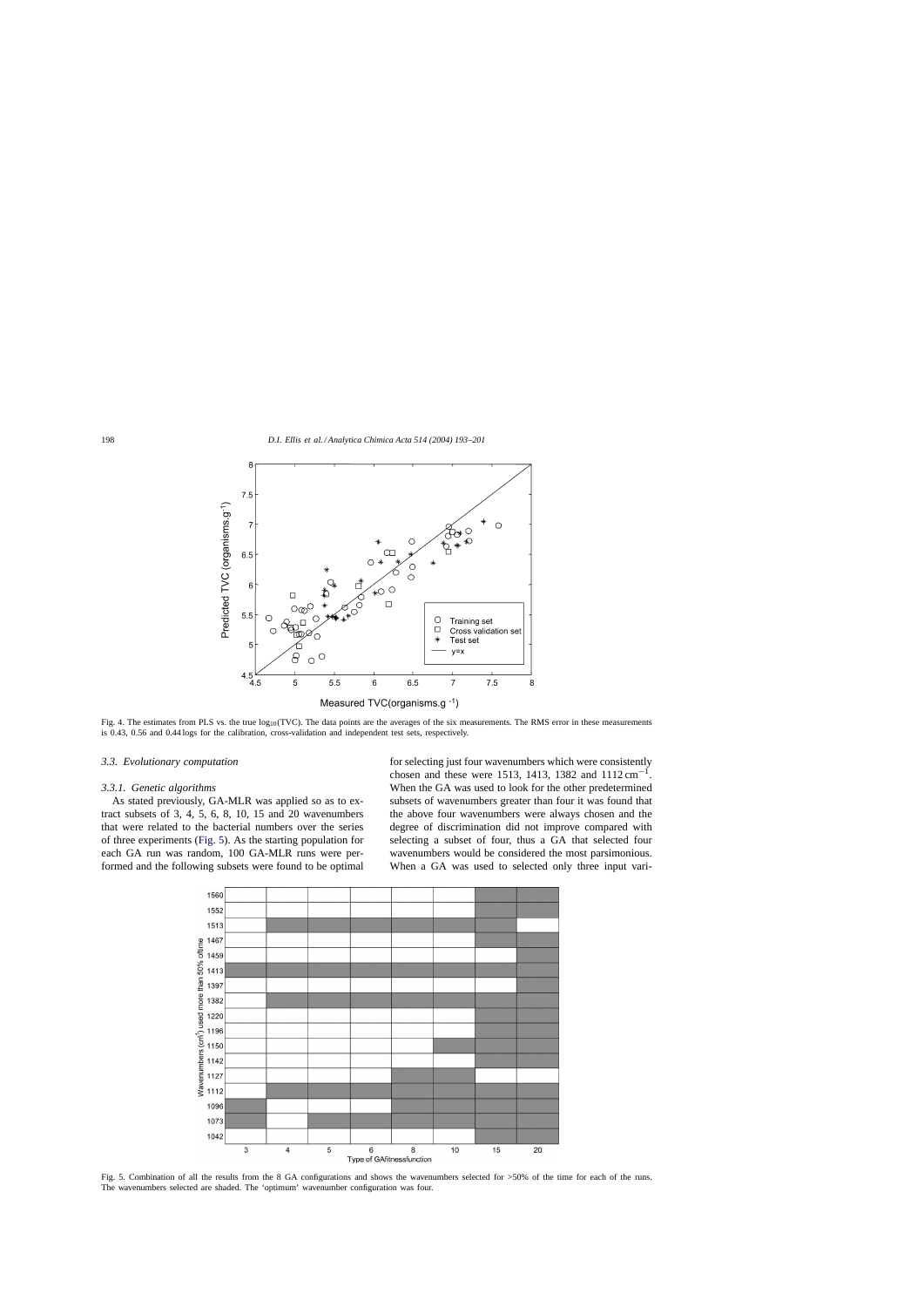<span id="page-6-0"></span>ables, only the wavenumber at  $1413 \text{ cm}^{-1}$  was consistently chosen.

## *3.3.2. Genetic programming*

GP analyses were evolved to determine the wavenumbers associated with the bacterial spoilage of fresh beef over 24 h. By contrast to previous experiments with poultry [\[19\]](#page-7-0) where the analysis was a threshold of  $10<sup>7</sup>$ , these analyses were trained in a quantitative fashion to predict the  $log_{10}(TVC)$ . As with the GAs the initial populations were produced randomly and so 20 separate GPs were evolved. For the GP analysis the frequency of the number of times each input (wavenumber) was used for the 20 evolved populations was calculated and plotted against the wavenumber of the infrared light (Fig. 6). This figure shows that the dominant area of the spectra associated with the bacterial spoilage of fresh beef was 1413 and  $1405 \text{ cm}^{-1}$ . For comparison we have also included the PLS first latent variable loadings in Fig. 6, where it is clear that PLS also selects the area around 1413 and  $1405 \text{ cm}^{-1}$  but has additional areas with higher weighting, particularly in the vicinity of the amide I and II bands from 1700 to  $1500 \text{ cm}^{-1}$ , that are not selected by the GP or indeed GA. The wavenumber selected at 1413 cm−<sup>1</sup> was also selected by the GA-MLR method and further to this the wavenumber at  $1405 \text{ cm}^{-1}$  is also within the same functional group region  $(1420-1400 \text{ cm}^{-1})$  ascribable to C–N stretching from amides [\[59,60\].](#page-8-0) Table 3 shows the top 10 wavenumbers and their frequencies selected by GP.

## *3.4. Spectral interpretation*

The optimal subset of four wavenumbers selected by GA for correlating the infrared spectra with bacterial spoilage

Table 3

The top 10 wavenumbers evolved by the GP analyses most closely associated with the bacterial spoilage of beef

| Wavenumber<br>$\rm (cm^{-1})$ | Frequency <sup>a</sup> | Vibration                          |  |  |
|-------------------------------|------------------------|------------------------------------|--|--|
| 1413                          | 200.6                  | C-N from amides                    |  |  |
| 1405                          | 182.4                  | $C-N$ from amides                  |  |  |
| 1374                          | 80.3                   | $C-N$ from amines                  |  |  |
| 1104                          | 73.9                   | $C-N$ from amines                  |  |  |
| 1552                          | 59.0                   | CNH from amides or N-H from amines |  |  |
| 872                           | 53.9                   | C-H from aromatic                  |  |  |
| 1390                          | 47.8                   | $NO2$ nitro group                  |  |  |
| 1529                          | 46.3                   | CNH from amides                    |  |  |
| 973,1181                      | 45.1                   | P-O from phosphorus                |  |  |
| 1181<br>44.1                  |                        | $C-N$ from amines                  |  |  |

<sup>a</sup> The frequency of a wavenumber being selected was expressed as a percentage of the total tree population for each GP. These 20 GPs were then summed to give this frequency.

of fresh beef were ascribable to an amide II CNH combination vibration (combination of C–N stretch and N–H bend at 1513 cm−1), a second amide vibration (C–N stretch at  $1413 \text{ cm}^{-1}$ ), a nitro group (NO<sub>2</sub> symmetrical stretch at 1382 cm−1), and finally an amine vibration (C–N stretch at  $1112 \text{ cm}^{-1}$ ). It was interesting to note that except for one wavenumber selection at  $1382 \text{ cm}^{-1}$ , the other three wavenumbers were amide or amine bands; it is possible that the nitro group could arise from the proteolytic degradation of proteins, but there is no direct evidence of this.

Apart from this similarity in chemical terms, all the wavenumbers selected were different from those selected to determine the bacterial spoilage in poultry, where the most important wavenumbers were found to be 1096 and 1683 cm−<sup>1</sup> [\[19\]. A](#page-7-0)s beef is a different substrate than poultry, in (bio)chemical terms (*vide supra*) and in particular the ratio



Fig. 6. Summed frequency plot from GP analysis of the number of times each input (wavenumber), normalised to 100%, was used for the 20 evolved populations. The dominant region is between 1413 and 1405 cm−1. Also shown is the PLS first latent variable loading.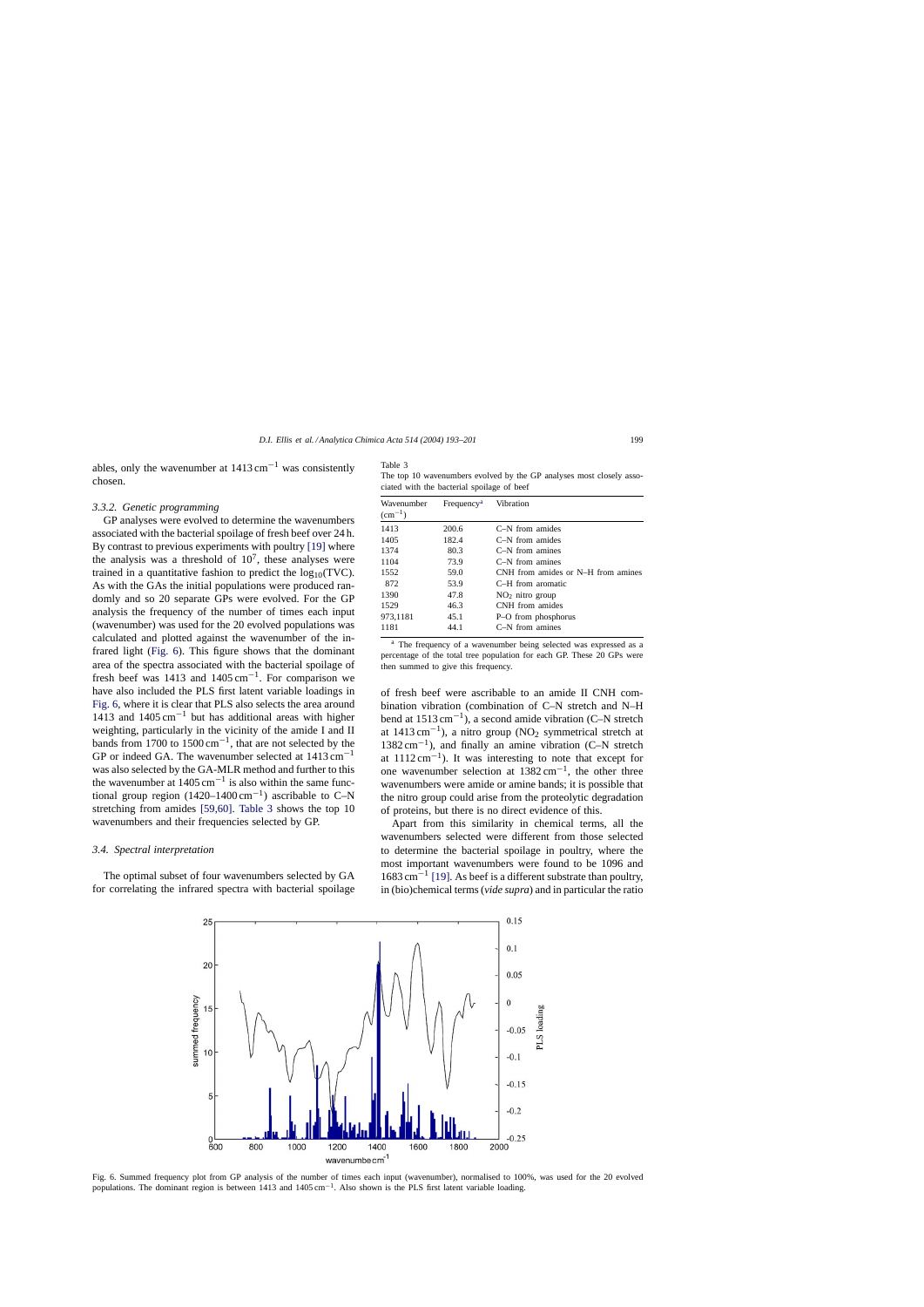<span id="page-7-0"></span>of glycogen to type of muscle, it is therefore likely that these two different meats will be colonised by different microflora. This will lead to different biochemical spoilage processes occurring. In addition, the lower level of glycogen in beef will lead to earlier proteolysis with lower bacterial loads.

In the case of the wavenumbers selected by GP [\(Table 3\),](#page-6-0) the first two wavenumbers (1413 and 1405 cm<sup>-1</sup>) are the most dominant and ascribable to C–N stretch from amides. The next two most important vibrations (1374 and  $1104 \text{ cm}^{-1}$ ) can both be assigned to the C–N stretch from free amines. The rest of the selected wavenumbers are shown in [Table 3](#page-6-0) are predominantly ascribable to amides, amines, whilst nitro, aromatic ring and P–O vibrations also feature.

# **4. Conclusion**

FT-IR spectroscopy, in combination with linear regression using PLS and evolutionary computational-based machine learning methods was able to correlate infrared spectra with the bacterial spoilage process in beef. However, the model used to achieve this was not as accurate as that used to predict bacterial spoilage in poultry. It is possible that this was due to the spoilage processes in beef being different from those in poultry, however, the bacterial contamination load in beef was significant lower than that observed in chicken and ranged from  $5 \times 10^4$  to  $4 \times 10^7$  CFU cm<sup>-2</sup> compared to  $2 \times 10^6$  to  $2 \times 10^9$  CFU cm<sup>-2</sup>.

Analyses of the FT-IR spectra using genetic algorithms and genetic programming selected wavenumber vibrations from within the region  $1420-1400$  cm<sup>-1</sup>, with both evolutionary computational methods selecting the specific vibration at  $1413 \text{ cm}^{-1}$  from C–N attributable to amides; whilst other vibrations that were selected were from free amines (e.g., 1112 and 1374 cm<sup>-1</sup>). This suggests that the most significant functional groups selected which can be correlated to bacterial spoilage are those from amides and amines. It is likely that this is due to the onset of proteolysis, this hypothesis is in agreement with the literature [\[61\]](#page-8-0) and as observed by our previous experiments using FT-IR to analyse the metabolic spoilage process on chicken [19].

### **Acknowledgements**

We are indebted to the Agri-Food and Engineering and Biological Systems Committees of the UK BBSRC for supporting this work and we are very grateful to Graham Price for technical assistance.

# **References**

[1] S. Cousens, P.G. Smith, H. Ward, D. Everington, R.S.G. Knight, M. Zeidler, G. Stewart, E.A.B. Smith-Bathgate, M.A. Macleod, J. Mackenzie, R.G. Will, Lancet 357 (2001) 1002–1007.

- [2] S. Fox, Infect. Med. 18 (2001) 69.
- [3] T. Lloyd, S. McCorriston, C.W. Morgan, A.J. Rayner, Agric. Econ. 25 (2001) 347–357.
- [4] K. Handa, N. Kreiger, Publ. Health Nutr. 5 (2002) 757–767.
- [5] L. Kushi, E. Giovannucci, Am. J. Med. 113 (2002) 63–70.
- [6] A. Navarro, M.P. Diaz, S.E. Munoz, M.J. Lantieri, A.R. Eynard, Nutrition 19 (2003) 7–10.
- [7] GIRA World Meat Facts Book, International Meat Secretariat— GIRA, Geneva, 1997.
- [8] D.I. Ellis, R. Goodacre, Trends Food Sci. Technol. 12 (2001) 414– 424.
- [9] J.M. Jay, Modern Food Microbiology, Chapman & Hall, London, 1996.
- [10] A. Davies, R. Board, Blackie, The Microbiology of Meat and Poultry, London, 1998.
- [11] R. Betts, New Food 2 (1999) 9-16.
- [12] T.C. Jackson, G.R. Acuff, J.S. Dickson, in: M.P. Doyle, L.R. Beuchat, T.J. Montville (Eds.), Food Microbiology: Fundamentals and Frontiers, ASM Press, Washington, DC, 1997, pp. 83–100.
- [13] G.J.E. Nychas, C.C. Tassou, J. Sci. Food Agric. 74 (1997) 199–208.
- [14] G.J.E. Nychas, E.H. Drosinos, R.G. Board, in: A. Davies, R. Board (Eds.), The Microbiology of Meat and Poultry, Blackie, London, 1998, pp. 288–320.
- [15] P. Braun, K. Fehlhaber, C. Klug, K. Kopp, Food Microbiol. 16 (1999) 531–540.
- [16] K.V. Kumudavally, A. Shobha, T.S. Vasundhara, K. Radhakrishna, Meat Sci. 59 (2001) 411–415.
- [17] Y. Suzuki, R. Usami, K. Horikoshi, H. Okuma, Sensors Mater. 13 (2001) 129–136.
- [18] D. Mayr, R. Margesin, E. Klingsbichel, E. Hartungen, D. Jenewein, F. Schinner, T.D. Mark, Appl. Environ. Microbiol. 69 (2003) 4697– 4705.
- [19] D.I. Ellis, D. Broadhurst, D.B. Kell, J.J. Rowland, R. Goodacre, Appl. Environ. Microbiol. 68 (2002) 2822–2828.
- [20] D.I. Ellis, G.G. Harrigan, R. Goodacre, in: R. Goodacre, G.G. Harrigan (Eds.), Metabolic Profiling: Its Role in Biomarker Discovery and Gene Function Analysis, Kluwer Academic Publishers, Boston, 2003.
- [21] J. Schmitt, H.C. Flemming, Int. Biodeterior. Biodegr. 41 (1998) 1–11.
- [22] J.K. Gillie, J. Hochlowski, G.A. Arbuckle-Keil, Anal. Chem. 72 (2000) 71R–79R.
- [23] R. Goodacre, E.M. Timmins, P.J. Rooney, J.J. Rowland, D.B. Kell, FEMS Microbiol. Lett. 140 (1996) 233–239.
- [24] R. Goodacre, E.M. Timmins, R. Burton, N. Kaderbhai, A.M. Woodward, D.B. Kell, P.J. Rooney, Microbiology (UK) 144 (1998) 1157– 1170.
- [25] D. Naumann, D. Helm, H. Labischinski, Nature 351 (1991) 81–82.
- [26] M. Kummerle, S. Scherer, H. Seiler, Appl. Environ. Microbiol. 64 (1998) 2207–2214.
- [27] E.M. Timmins, S.A. Howell, B.K. Alsberg, W.C. Noble, R. Goodacre, J. Clin. Microbiol. 36 (1998) 367–374.
- [28] G. Kos, H. Lohninger, R. Krska, Vib. Spectrosc. 29 (2002) 115–119.
- [29] N.N. Kaderbhai, D. Broadhurst, D.I. Ellis, R. Goodacre, D.B. Kell, Comp. Funct. Genom. 4 (2003) 376–391.
- [30] D.B. Dahlberg, S.M. Lee, S.J. Wenger, J.A. Vargo, Appl. Spectrosc. 51 (1997) 1118–1124.
- [31] L. Dolmatova, C. Ruckebusch, N. Dupuy, J.P. Huvenne, P. Legrand, Appl. Spectrosc. 52 (1998) 329–338.
- [32] O. Al-Jowder, M. Defernez, E.K. Kemsley, R.H. Wilson, J. Agric. Food Chem. 47 (1999) 3210–3218.
- [33] M. Mitsumoto, S. Maeda, T. Mitsuhashi, S. Ozawa, J. Food Sci. 56 (1991) 1493–1496.
- [34] G. Monin, Meat Sci. 49 (1998) S231–S243.
- [35] O. Al-Jowder, E.K. Kemsley, R.H. Wilson, J. Agric. Food Chem. 50 (2002) 1325–1329.
- [36] R.R. Gangidi, A. Proctor, F.W. Pohlman, J. Food Sci. 68 (2003) 124–127.